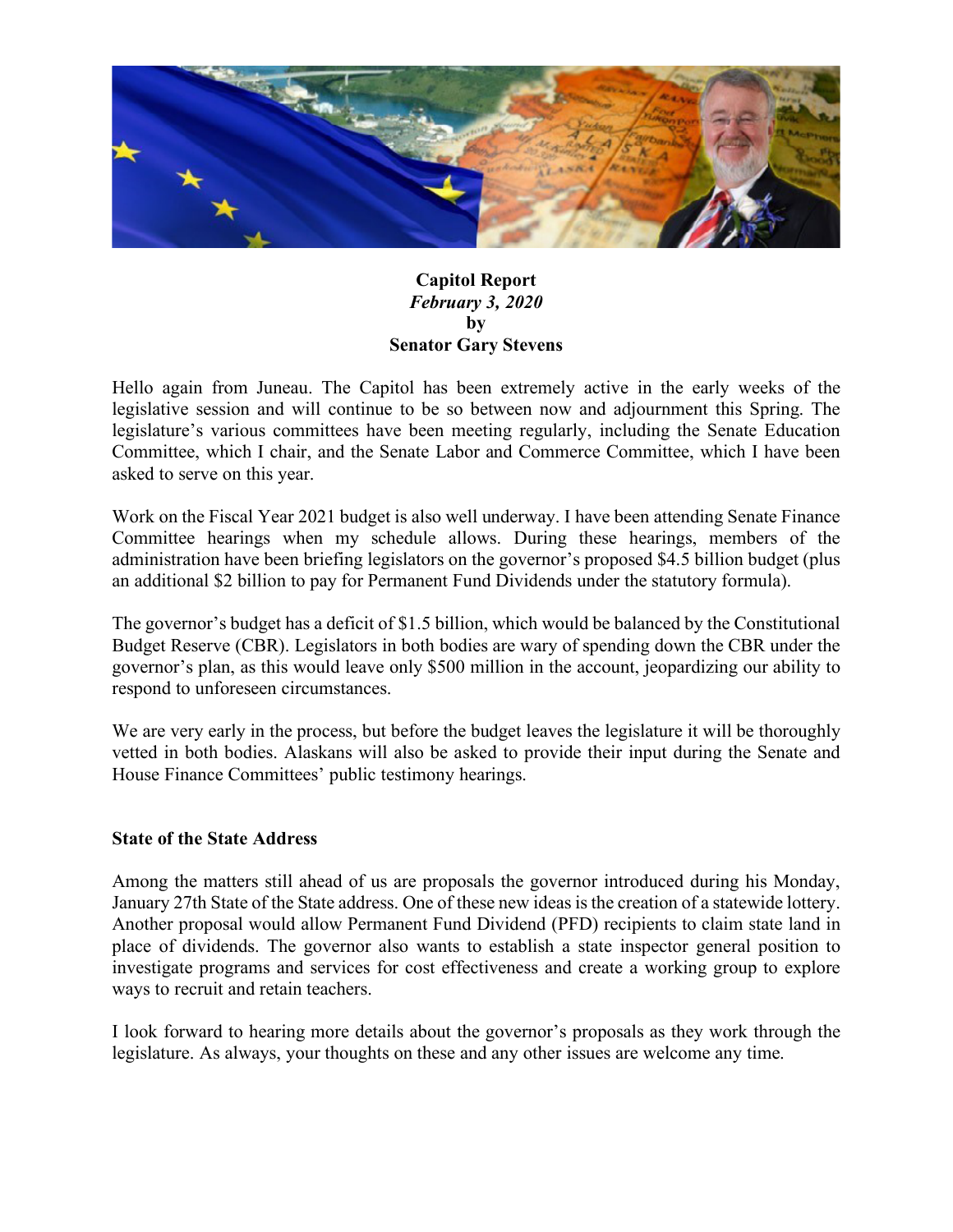# **PFD Raffle**

The drawing in the first-ever PFD Education Raffle was held on Tuesday, January 28th in Juneau. Four Alaskans won prizes and more than \$652,000 was raised for educational opportunities.

The PFD Education Raffle allows Alaskans to donate money from their dividend to public education in \$100 increments per entry. In the first year of its existence, the raffle had 8,698 contributions, totaling \$869,800. As prescribed by law, 50% of this revenue is allocated to supplemental education grants, 25% is allocated to the Education Endowment Fund, and 25% is allocated to the raffle fund. For the raffle drawing, first prize is 8% of the raffle fund; second prize is 4%; third prize is 2%; fourth prize is 1%; and the remaining 85% of the raffle's revenue will grow the fund for future years' prize money.

If you are interested in taking part in the next raffle, you will want to make sure to get your PFD application completed before the Tuesday, March 31st deadline. If you have access to the internet, you will find online filing for the dividend to be quick and easy. The PFD Division's website can be reached at: www.pfd.alaska.gov. If you are applying by mail, I highly recommend you send your application by certified mail and request a return receipt.

## **Pick.Click.Give.**

Several local nonprofit organizations are participating in the Pick.Click.Give. program again this year. The program offers you the opportunity to donate all, or part of your PFD in \$25 increments to the nonprofit organization of your choice.

Pick.Click.Give is run by the Alaska Community Foundation in partnership with the Rasmuson Foundation, the Foraker Group, and the State of Alaska Permanent Fund Dividend Division.

You can get more information on the program online at: https://www.pickclickgive.org.

### **2020 Census**

The 2020 United States Census got underway in Toksook Bay, Alaska on Tuesday January 21st, and more counting is ahead. As part of its efforts, the U.S. Census Bureau will ask 10 questions regarding the number of people residing at your address, along with names, genders, ages and the like. It takes roughly 10 minutes to answer the survey, and all information is confidential.

This year's population count will determine Alaska's share of more than \$675 billion in federal funding for the next decade. The census also will be utilized in determining the new boundaries for Alaska's 40 House and 20 Senate districts beginning with the 2022 elections.

You can find out more about the census online at: https://alaskacounts.org.